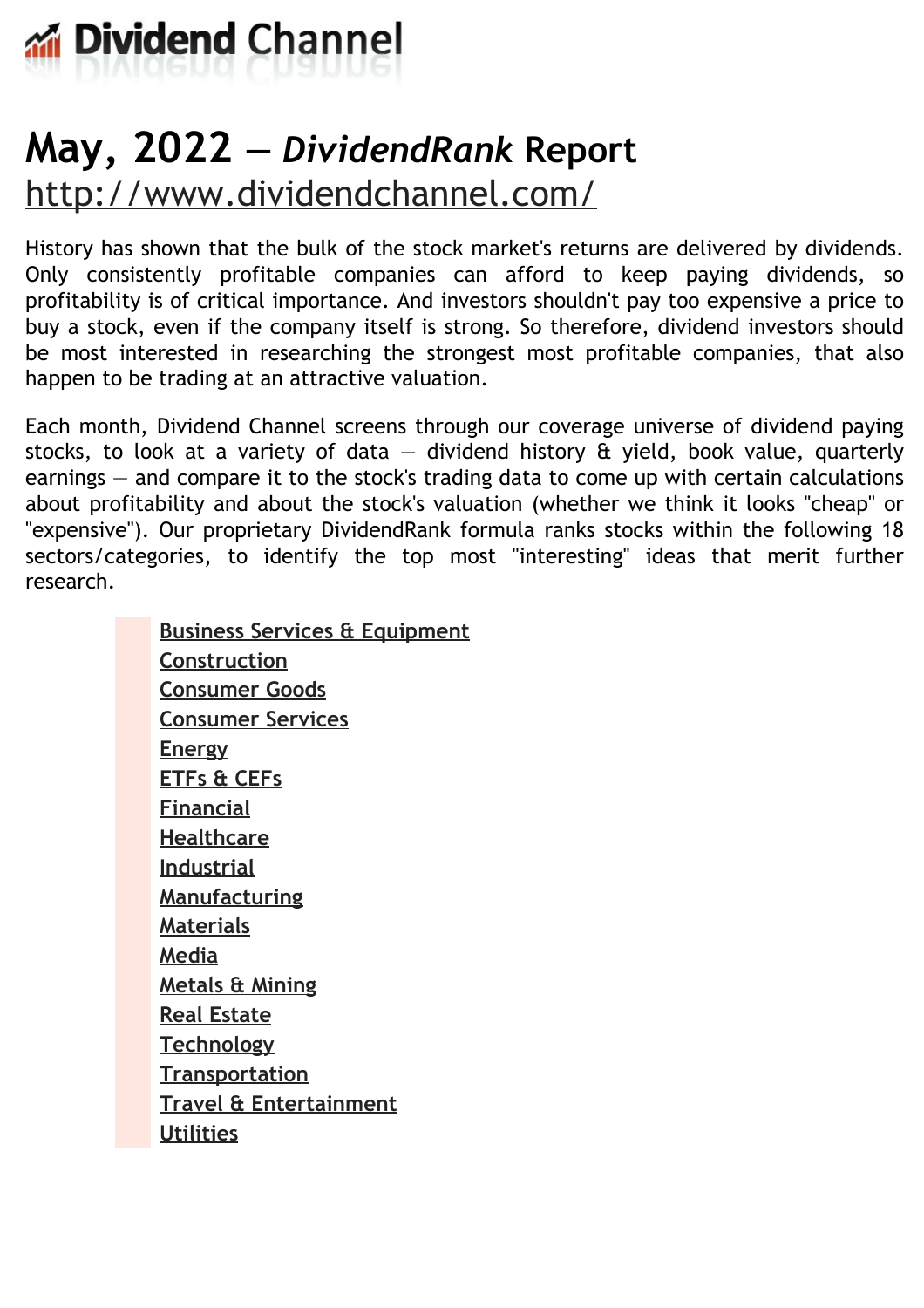### **BUSINESS SERVICES & EQUIPMENT**

| <b>DividendRank</b> | Symbol      |   |      | Dividend Recent Yield* |
|---------------------|-------------|---|------|------------------------|
| #1                  | <b>NEWT</b> | Q | 3.00 | 11.57%                 |
| #2                  | <b>TRTN</b> | Q | 2.60 | 4.17%                  |
| #3                  | <b>BGSF</b> | Q | 0.60 | 4.64%                  |
| #4                  | <b>RGP</b>  | Q | 0.56 | 3.18%                  |
| #5                  | <b>HHR</b>  | А | 0.84 | 5.59%                  |
| #6                  | <b>RMR</b>  | Q | 1.60 | 5.71%                  |
| #7                  | <b>CCAP</b> | Q | 1.64 | 9.31%                  |
| #8                  | <b>BCO</b>  | Q | 0.80 | 1.33%                  |
| #9                  | <b>MAN</b>  | S | 2.52 | 2.71%                  |
| #10                 | HSII        |   | 0.60 | 1.83%                  |

•<br>"<sub>(updated Friday, April 29, 2:02 AM) Yield calculations vary and may not be reliable nor comparable. Not all publicly<br>traded securities are ranked; data may be incorrect or out of date. Rankings are for informational p</sub> *and do not constitute advice. Full [disclaimer](https://www.dividendchannel.com/disclaimer/)*

### **SPOTLIGHT ON: NEWT — 11.6% YIELD Newtek [Business](http://www.dividendchannel.com/symbol/newt/) Services Corp**



Newtek Business Services is an internally managed business development company that is a national non-bank lender that provides business and financial solutions under the Newtek® brand. Co.'s products and services include: business lending including U.S. Small Business Administration 7(a) loans, 504 loans and conventional loans, electronic payment processing, managed technology solutions (cloud computing), technology consulting, eCommerce, accounts receivable and inventory financing, personal and commercial lines insurance services, web services, data backup, storage and retrieval, and payroll and benefits solutions to small-and-medium sized business accounts nationwide.

NEWT is a **BDC** — view NEWT BDC*[Investor](https://www.bdcinvestor.com/newt/)* Profile.

| <b>CONSTRUCTION</b> |             |   |      |                                    |
|---------------------|-------------|---|------|------------------------------------|
| DividendRank        | Symbol      |   |      | Dividend Recent Yield <sup>®</sup> |
| #1                  | <b>MDC</b>  | Q | 2.00 | 5.28%                              |
| #2                  | KBH         | Q | 0.60 | 1.76%                              |
| #3                  | DHI         | Q | 0.90 | 1.24%                              |
| #4                  | <b>PHM</b>  | Q | 0.60 | 1.38%                              |
| #5                  | <u>CCS</u>  | Q | 0.80 | 1.47%                              |
| #6                  | <b>TOL</b>  | Q | 0.80 | 1.68%                              |
| #7                  | LEN         | Q | 1.50 | 1.91%                              |
| #8                  | <b>IBP</b>  | Q | 1.26 | 1.52%                              |
| #9                  | <b>PRIM</b> | Q | 0.24 | 1.01%                              |
| #10                 | <b>HEES</b> | Q | 1.10 | 3.06%                              |

*\** ated Friday, April 29, 2:02 AM) Yield calculations vary and may not be reliable nor comparable. Not all publicly traded securities are ranked; data may be incorrect or out of date. Rankings are for informational purposes only *and do not constitute advice. Full [disclaimer](https://www.dividendchannel.com/disclaimer/)*



M.D.C. Holdings is engaged in the homebuilding and financial services. Co.'s homebuilding operations consist of its subsidiaries that purchase finished lots or develop lots to the extent necessary for the construction and sale of single-family detached homes to first-time and first-time move-up homebuyers. Co.'s financial services operations include: HomeAmerican Mortgage Corporation, which originates mortgage loans for its homebuyers; and Allegiant Insurance Company, Inc., A Risk Retention Group, which provides insurance coverage to its homebuilding subsidiaries on homes that have been delivered and various of its subcontractors for completed work on those delivered homes.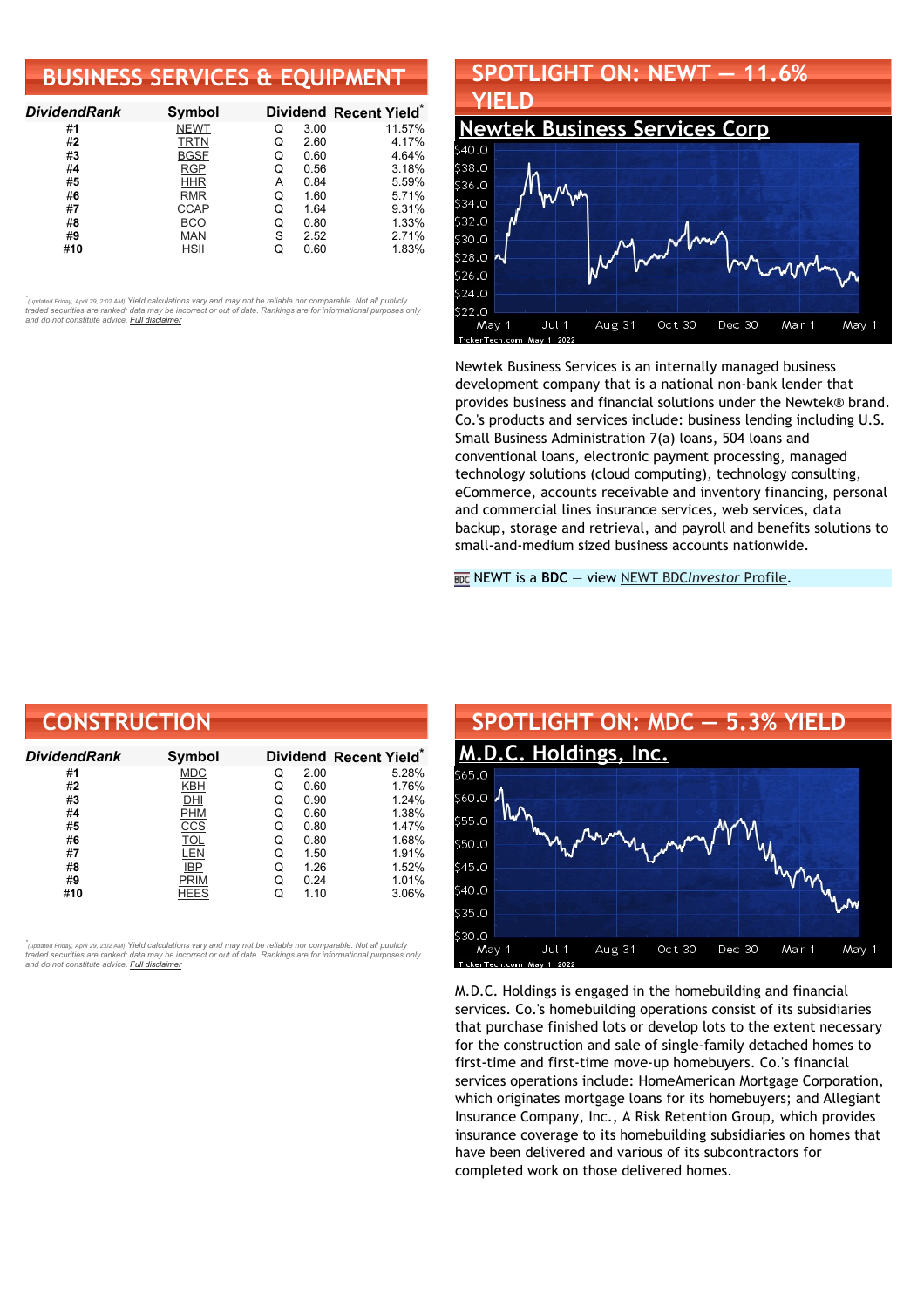### **CONSUMER GOODS**

| <b>DividendRank</b> | Symbol      |   |      | Dividend Recent Yield* |
|---------------------|-------------|---|------|------------------------|
| #1                  | <b>ACCO</b> | Q | 0.30 | 3.93%                  |
| #2                  | <b>BGFV</b> | Q | 1.00 | 6.64%                  |
| #3                  | FL          | Q | 1.60 | 5.34%                  |
| #4                  | <b>SAH</b>  | Q | 1.00 | 2.34%                  |
| #5                  | HVT         | O | 1.00 | 3.88%                  |
| #6                  | <b>ESCA</b> | Q | 0.60 | 4.54%                  |
| #7                  | <b>BKE</b>  | Q | 1.40 | 4.36%                  |
| #8                  | WHR         | Q | 7.00 | 3.78%                  |
| #9                  | <b>DKS</b>  | Q | 1.95 | 1.92%                  |
| #10                 | MOV         |   | 1.40 | 3.73%                  |

•<br>"<sub>(updated Friday, April 29, 2:02 AM) Yield calculations vary and may not be reliable nor comparable. Not all publicly<br>traded securities are ranked; data may be incorrect or out of date. Rankings are for informational p</sub> *and do not constitute advice. Full [disclaimer](https://www.dividendchannel.com/disclaimer/)*

## **SPOTLIGHT ON: ACCO — 3.9% YIELD Acco [Brands](http://www.dividendchannel.com/symbol/acco/) Corp**  $300$ \$9.0 58.0  $$7.0$

\$6.0

May 1

Jul 1

Aug 31

ACCO Brands designs, markets, and manufactures consumer, school, and office products. Co.'s brands include AT-A-GLANCE®, Barrilito®, Derwent®, Esselte®, Five Star®, Foroni®, GBC®, Hilroy®, and Wilson Jones®. Co.'s product categories include gaming accessories; storage and organization; notebooks; laminating, shredding, and binding machines; calendars; stapling; punching; dry erase boards; and do-it-yourself tools, among others. Co.'s segments are: ACCO Brands North America, which is comprised of the U.S. and Canada; ACCO Brands EMEA, which is comprised of Europe, Middle East and Africa; and ACCO Brands International, which is comprised of Australia/N.Z., Latin America and Asia-Pacific.

Oct 30

Dec 30

Mar 1

May 1

| <b>CONSUMER SERVICES</b> |             |   |      |                                    |  |  |
|--------------------------|-------------|---|------|------------------------------------|--|--|
| DividendRank             | Symbol      |   |      | Dividend Recent Yield <sup>®</sup> |  |  |
| #1                       | <b>CSV</b>  | O | 0.45 | 1.00%                              |  |  |
| #2                       | <b>GHC</b>  | Q | 6.32 | 1.04%                              |  |  |
| #3                       | SCI         | Q | 1.00 | 1.48%                              |  |  |
| #4                       | <b>ROL</b>  | Q | 0.40 | 1.16%                              |  |  |
| #5                       | <b>STRA</b> | Q | 2.40 | 3.59%                              |  |  |
| #6                       | MNRO        | Q | 1.04 | 2.26%                              |  |  |

•<br>"<sub>(updated Friday, April 29, 2:02 AM) Yield calculations vary and may not be reliable nor comparable. Not all publicly<br>traded securities are ranked; data may be incorrect or out of date. Rankings are for informational p</sub> *and do not constitute advice. Full [disclaimer](https://www.dividendchannel.com/disclaimer/)*



Carriage Services is a provider of funeral and cemetery services and merchandise in the U.S. Co. operates in two business segments: funeral home operations and cemetery operations. Co.'s funeral home operations are principally service businesses that provide burial and cremation services and related merchandise, such as caskets and urns. Co.'s cemeteries operations provide cemetery interment rights (primarily grave sites, lawn crypts, mausoleum spaces and niches), related cemetery merchandise (such as memorial markers, outer burial containers, and monuments) and services (interments, inurnments and installation of cemetery merchandise).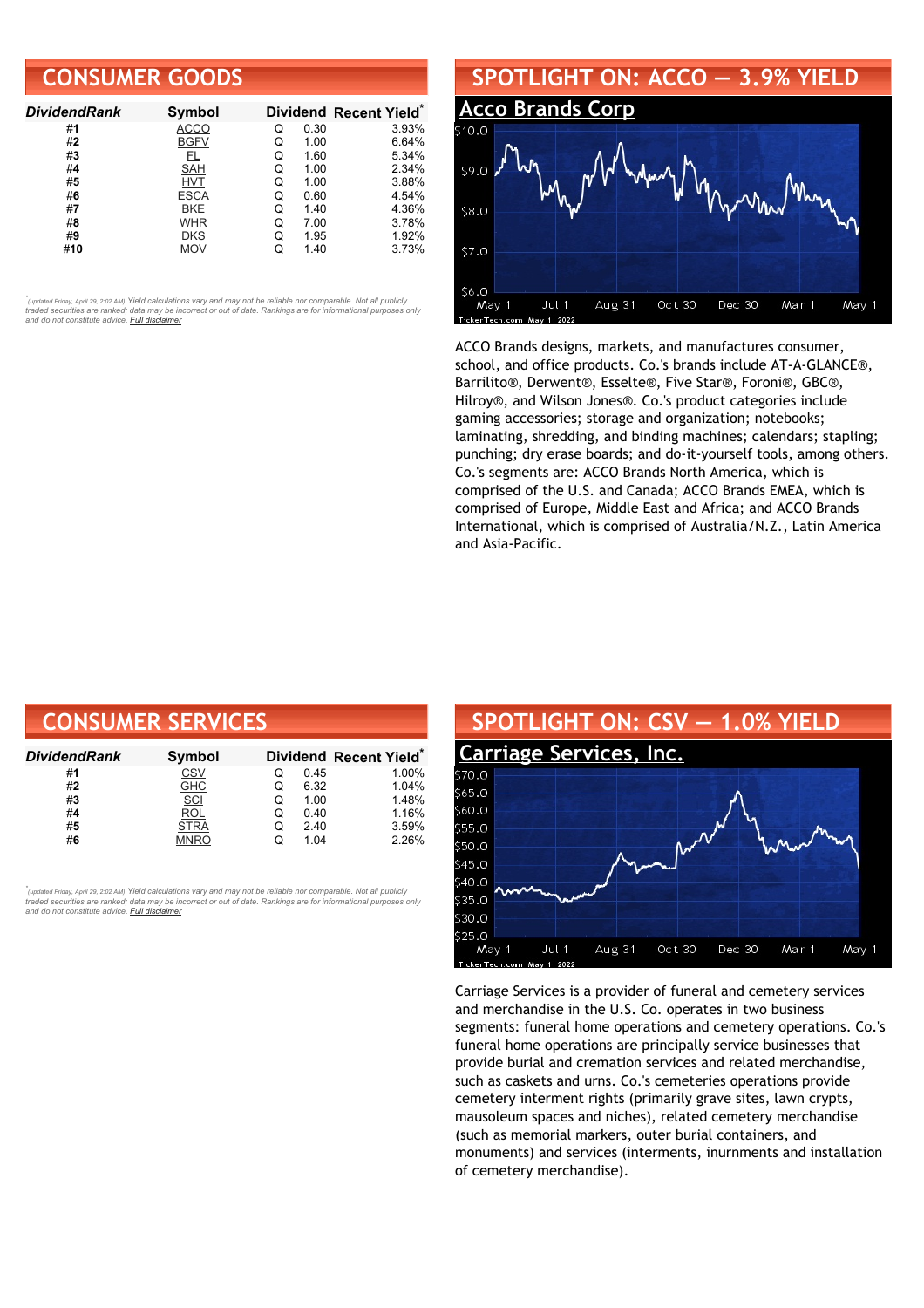| <b>ENERGY</b>       |               |   |      |                        |
|---------------------|---------------|---|------|------------------------|
| <b>DividendRank</b> | <b>Symbol</b> |   |      | Dividend Recent Yield* |
| #1                  | <b>PAA</b>    | Q | 0.87 | 8.13%                  |
| #2                  | PRT           | м | 0.75 | 9.28%                  |
| #3                  | <b>GLP</b>    | Q | 2.38 | 8.93%                  |
| #4                  | AAN           | Q | 0.45 | 2.18%                  |
| #5                  | <b>PBR</b>    | А | 1.22 | 9.03%                  |
| #6                  | <b>EOG</b>    | Q | 3.00 | 2.55%                  |
| #7                  | <b>DCP</b>    | Q | 1.56 | 4.45%                  |
| #8                  | <b>FANG</b>   | Q | 2.40 | 1.85%                  |
| #9                  | <b>MRO</b>    | Q | 0.32 | 1.26%                  |
| #10                 | <b>CIVI</b>   | Q | 1.85 | 3.08%                  |



Plains All American Pipeline is a holding company. Through its subsidiaries, Co. owns and operates midstream energy infrastructure and provides logistics services mainly for crude oil, natural gas liquids (NGL) and natural gas. Co. has three operating segments: Transportation, which provides activities associated with transporting crude oil and NGL on pipelines, gathering systems, trucks and barges; Facilities, which provides storage, terminalling and throughput services primarily for crude oil, NGL and natural gas, as well as NGL fractionation and isomerization services and natural gas and condensate processing services; and Supply and Logistics, which provides merchant-related activities.

| <b>ETFS &amp; CEFS</b> |             |   |      |                        |
|------------------------|-------------|---|------|------------------------|
| <b>DividendRank</b>    | Symbol      |   |      | Dividend Recent Yield* |
| #1                     | OPP         | м | 1.77 | 15.26%                 |
| #2                     | <b>BWG</b>  | м | 1.08 | 11.56%                 |
| #3                     | RA          | М | 2.39 | 11.58%                 |
| #4                     | <b>RIV</b>  | М | 2.04 | 13.65%                 |
| #5                     | <u>GLQ</u>  | М | 1.39 | 13.34%                 |
| #6                     | <b>EDI</b>  | М | 0.84 | 13.02%                 |
| #7                     | <b>GLO</b>  | М | 1.13 | 13.20%                 |
| #8                     | <b>ACV</b>  | м | 2.16 | 9.13%                  |
| #9                     | <b>HGLB</b> | М | 0.97 | 9.43%                  |
| #10                    | HIX         | м | 0.59 | 10.97%                 |

*\** ated Friday, April 29, 2:02 AM) Yield calculations vary and may not be reliable nor comparable. Not all publicly traded securities are ranked; data may be incorrect or out of date. Rankings are for informational purposes only *and do not constitute advice. Full [disclaimer](https://www.dividendchannel.com/disclaimer/)*



RiverNorth/DoubleLine Strategic Opportunity is an investment company with an investment objective to seek current income and overall total return. The Fund seeks to achieve its investment objective by allocating its Managed Assets among two principal strategies; under normal market conditions, the Fund may allocate between 10% and 35% of its Managed Assets to the Tactical Closed-End Fund Income Strategy and 65% to 90% of its Managed Assets to the Opportunistic Income Strategy.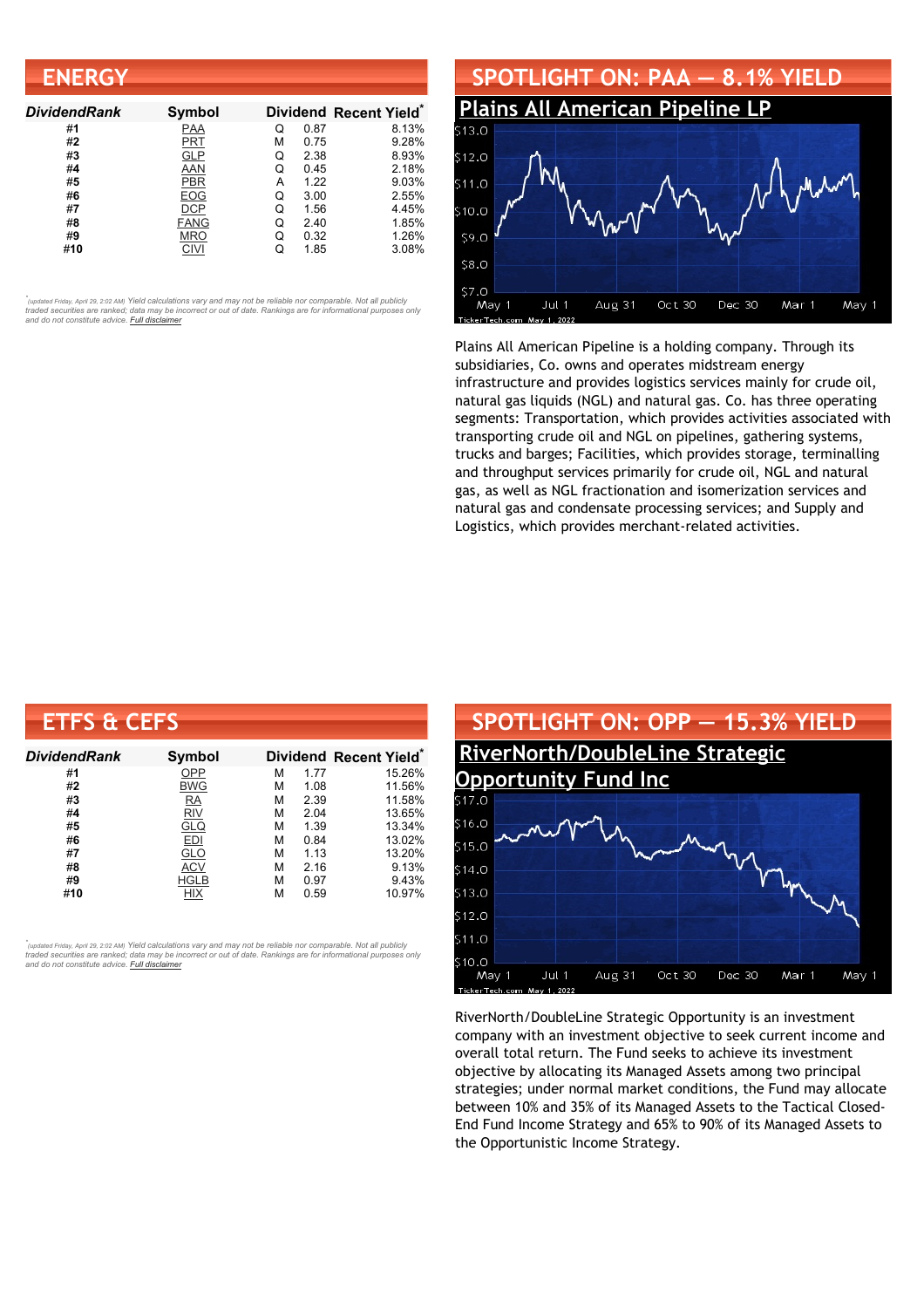| <b>FINANCIAL</b>    |             |   |      |                        |
|---------------------|-------------|---|------|------------------------|
| <b>DividendRank</b> | Symbol      |   |      | Dividend Recent Yield* |
| #1                  | ORI         | Q | 0.92 | 3.99%                  |
| #2                  | <b>JEF</b>  | Q | 1.20 | 3.78%                  |
| #3                  | <b>WSBF</b> | Q | 0.80 | 4.75%                  |
| #4                  | ALLY        | Q | 1.20 | 2.89%                  |
| #5                  | COWN        | Q | 0.48 | 2.09%                  |
| #6                  | <b>RILY</b> | Q | 4.00 | 7.46%                  |
| #7                  | $IVZ$       | Q | 0.75 | 3.89%                  |
| #8                  | <b>FNF</b>  | Q | 1.76 | 4.32%                  |
| #9                  | <b>STC</b>  | Q | 1.50 | 2.92%                  |
| #10                 | VRTS        | Q | 6.00 | 3.26%                  |



Old Republic International is a holding company engaged in the business of insurance underwriting and related services. Through its regulated insurance company subsidiaries, Co.'s segments are: General Insurance Group, which is a commercial lines insurance business focused on liability insurance coverages provided to businesses, government, and other institutions; Title Insurance Group, which consists of the issuance of policies to real estate purchasers and investors based on public records which contain information concerning interests in real property; Republic Financial Indemnity Group Run-off Business, consists of Co.'s mortgage guaranty and consumer credit indemnity operations.

| <b>HEALTHCARE</b> |                |   |      |                        |  |  |
|-------------------|----------------|---|------|------------------------|--|--|
| Dividend Rank     | Symbol         |   |      | Dividend Recent Yield* |  |  |
| #1                | <b>DGX</b>     | Q | 2.64 | 1.94%                  |  |  |
| #2                | <b>PDCO</b>    | Q | 1.04 | 3.30%                  |  |  |
| #3                | <b>ABBV</b>    | Q | 5.64 | 3.61%                  |  |  |
| #4                | PFE            | Q | 1.60 | 3.17%                  |  |  |
| #5                | <b>AMGN</b>    | Q | 7.76 | 3.26%                  |  |  |
| #6                | GILD           | Q | 2.92 | 4.74%                  |  |  |
| #7                | <b>BMY</b>     | Q | 2.16 | 2.80%                  |  |  |
| #8                | $\overline{C}$ | Q | 4.48 | 1.76%                  |  |  |
| #9                | <b>JNJ</b>     | Q | 4.52 | 2.46%                  |  |  |
| #10               | UTMD           | Q | 1.16 | 1.35%                  |  |  |

•<br>"<sub>(updated Friday, April 29, 2:02 AM) Yield calculations vary and may not be reliable nor comparable. Not all publicly<br>traded securities are ranked; data may be incorrect or out of date. Rankings are for informational p</sub> *and do not constitute advice. Full [disclaimer](https://www.dividendchannel.com/disclaimer/)*



Quest Diagnostics provides diagnostic information services. Co. is made up of two businesses: Diagnostic Information Services, which develops and delivers diagnostic information services, providing insights that allow and enable a range of customers, including patients, clinicians, hospitals, independent delivery networks (including hospital health systems), health plans, employers, accountable care organizations and direct contract entities; and Diagnostic Solutions, which includes Co.'s risk assessment services business, which provides solutions for insurers, and Co.'s healthcare information technology businesses, which provides solutions for healthcare providers.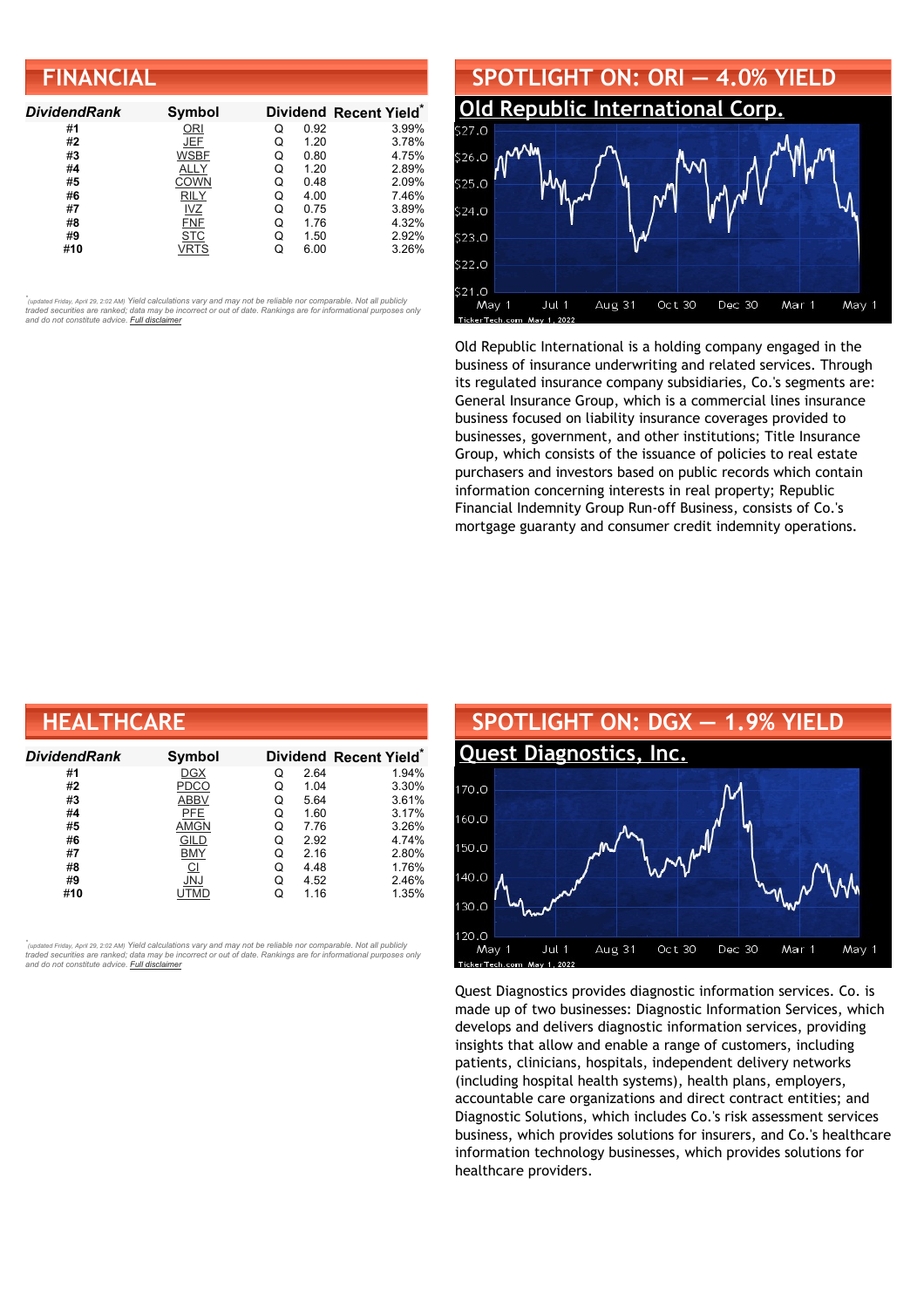| <b>INDUSTRIAL</b>   |                  |   |      |                                    |  |
|---------------------|------------------|---|------|------------------------------------|--|
| <b>DividendRank</b> | Symbol           |   |      | Dividend Recent Yield <sup>®</sup> |  |
| #1                  | FF.              | Q | 0.24 | 2.51%                              |  |
| #2                  | HUN              | Q | 0.85 | 2.52%                              |  |
| #3                  | MLI              | Q | 1.00 | 1.78%                              |  |
| #4                  | <b>SWT</b>       | Q | 5.25 | 6.47%                              |  |
| #5                  | <b>BCC</b>       | Q | 0.48 | 0.63%                              |  |
| #6                  | $\underline{CC}$ | Q | 1.00 | 3.01%                              |  |
| #7                  | <b>SNA</b>       | Q | 5.68 | 2.58%                              |  |
| #8                  | <b>TROX</b>      | Q | 0.50 | 2.79%                              |  |
| #9                  | ос               | Q | 1.40 | 1.52%                              |  |
| #10                 | PKOH             | Q | 0.50 | 4.70%                              |  |

#### **SPOTLIGHT ON: FF — 2.5% YIELD [FutureFuel](http://www.dividendchannel.com/symbol/ff/) Corp** \$16.0  $514.0$  $512c$ \$10.0 \$8.0 \$6.0 May 1 Jul 1 Aug 31 Oct 30 Dec 30 Mar 1 May 1

FutureFuel, through its wholly-owned subsidiary, FutureFuel Chemical Company, manufactures chemical products, bio-based fuel products, and bio-based specialty chemical products. Co.'s business is managed in two segments: chemicals and biofuels. Co.'s chemicals segment manufactures chemical products that are sold to third party customers, and comprises two components: custom manufacturing (manufacturing chemicals for specific customers) and performance chemicals (multi-customer specialty chemicals). Co.'s biofuels segment primarily produces and sells biodiesel. In addition, Co. sells petrodiesel in blends with its biodiesel and, from time to time, with no biodiesel added.

| <b>MANUFACTURING</b> |               |   |      |                                    |
|----------------------|---------------|---|------|------------------------------------|
| Dividend Rank        | <b>Symbol</b> |   |      | Dividend Recent Yield <sup>®</sup> |
| #1                   | <b>BSET</b>   | Q | 0.56 | 3.36%                              |
| #2                   | <b>THO</b>    | Q | 1.72 | 2.24%                              |
| #3                   | <b>ETD</b>    | Q | 1.28 | 4.75%                              |
| #4                   | <b>WGO</b>    | Q | 0.72 | 1.34%                              |
| #5                   | <b>CRWS</b>   | Q | 0.32 | 5.19%                              |
| #6                   | LCII          | Q | 3.60 | 3.59%                              |
| #7                   | <b>PCAR</b>   | Q | 1.36 | 1.60%                              |
| #8                   | LZB           | Q | 0.66 | 2.41%                              |
| #9                   | COLM          | Q | 1.20 | 1.36%                              |
| #10                  | RCKY          | Q | 0.62 | 1.55%                              |

*\** ated Friday, April 29, 2:02 AM) Yield calculations vary and may not be reliable nor comparable. Not all publicly traded securities are ranked; data may be incorrect or out of date. Rankings are for informational purposes only *and do not constitute advice. Full [disclaimer](https://www.dividendchannel.com/disclaimer/)*



Bassett Furniture Industries is a retailer, manufacturer and marketer of home furnishings. Co. has aligned its business into three reportable segments: Wholesale, Retail - Co.-owned stores, and Logistical Services. Co.'s wholesale home furnishings segment is involved principally in the design, manufacture, sourcing, sale and distribution of furniture products to a network of Bassett stores (Co.-owned and licensee-owned stores retail stores) and independent furniture retailers. Co.'s retail segment consists of Co.-owned stores. Co.'s logistical services segment provides customer solutions through network line haul freight (middle mile) and warehousing, distribution and inventory management.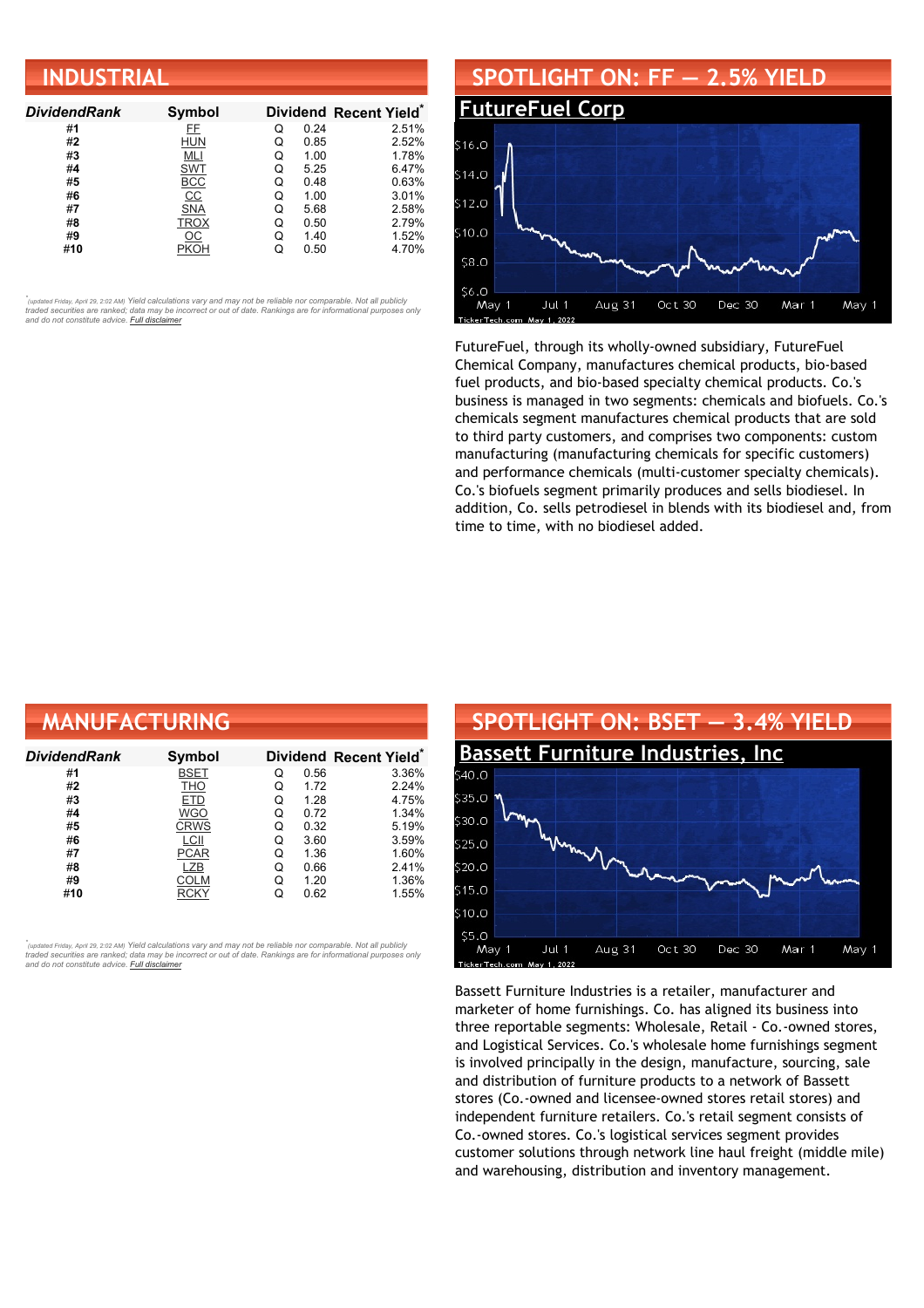| <b>MATERIALS</b>    |             |   |      |                        |
|---------------------|-------------|---|------|------------------------|
| <b>DividendRank</b> | Symbol      |   |      | Dividend Recent Yield* |
| #1                  | <b>LND</b>  | S | 0.85 | 12.32%                 |
| #2                  | <b>DOW</b>  | Q | 2.80 | 4.13%                  |
| #3                  | <b>LPX</b>  | Q | 0.88 | 1.32%                  |
| #4                  | <b>SWM</b>  | Q | 1.76 | 6.83%                  |
| #5                  | <b>EMN</b>  | Q | 3.04 | 2.83%                  |
| #6                  | AVY         | Q | 3.00 | 1.63%                  |
| #7                  | <b>MERC</b> | Q | 0.30 | 1.84%                  |
| #8                  | <b>FMC</b>  | Q | 2.12 | 1.57%                  |
| #9                  | <b>TG</b>   | Q | 0.48 | 4.08%                  |
| #10                 | <b>PKG</b>  | Q | 4.00 | 2.46%                  |

#### **SPOTLIGHT ON: LND — 12.3% YIELD Brasilagro Cia Brasileira De [Propriedades](http://www.dividendchannel.com/symbol/lnd/) Agricolas** \$9.0 58.0 \$7.0 56.0 \$5.0  $54.0$ \$3.0 May 1 Jul 1 Aug 31 Oct 30 Dec 30 Mar 1 May 1

BrasilAgro - Companhia Brasileira de Propriedades Agricolas is engaged on the acquisition, development and exploration of agricultural properties. Co. is involved in several farming activities, including grains and sugarcane production and cattle raising. Co.'s segments are: real estate, which presents the P&L from operations carried out in Co.'s subsidiaries; grains, which is engaged in the production and sale of soybean, corn and bean; sugarcane, which includes the sale of the raw product; cattle raising, which consists of producing and selling beef calves after weaning; cotton, which is engaged in the production and sale of cotton lint and seed; and other.

.<br>FickerTec

| MEDIA               |              |   |      |                                    |
|---------------------|--------------|---|------|------------------------------------|
| <b>DividendRank</b> | Symbol       |   |      | Dividend Recent Yield <sup>®</sup> |
| #1                  | <b>EDUC</b>  | Q | 0.40 | 6.15%                              |
| #2                  | <b>PARA</b>  | Q | 0.96 | 3.30%                              |
| #3                  | <b>NXST</b>  | Q | 3.60 | 2.22%                              |
| #4                  | <b>IPG</b>   | Q | 1.16 | 3.40%                              |
| #5                  | <b>CMCSA</b> | Q | 1.08 | 2.59%                              |
| #6                  | <b>TGNA</b>  | Q | 0.38 | 1.71%                              |
| #7                  | ARC          | Q | 0.20 | 5.24%                              |
| #8                  | OMC          | Q | 2.80 | 3.56%                              |
| #9                  | SGA          | Q | 0.64 | 2.80%                              |
| #10                 | GTN          | Q | 0.32 | 1.69%                              |

*\** ated Friday, April 29, 2:02 AM) Yield calculations vary and may not be reliable nor comparable. Not all publicly traded securities are ranked; data may be incorrect or out of date. Rankings are for informational purposes only *and do not constitute advice. Full [disclaimer](https://www.dividendchannel.com/disclaimer/)*



Educational Development is the U.S. trade co-publisher of educational children's books produced in the U.K. by Usborne Publishing Limited and it also publishes books through its Kane Miller Book Publisher; both publishers of international children's books. While selling children's books and related products (collectively referred to as books) is Co.'s line of business, it sells them through the following business segments: Home Business Division, which sells Co.'s books through independent consultants directly to its customers; and Publishing Division, which sells Co.'s books to bookstores, toy stores, specialty stores, museums and other retail outlets throughout the country.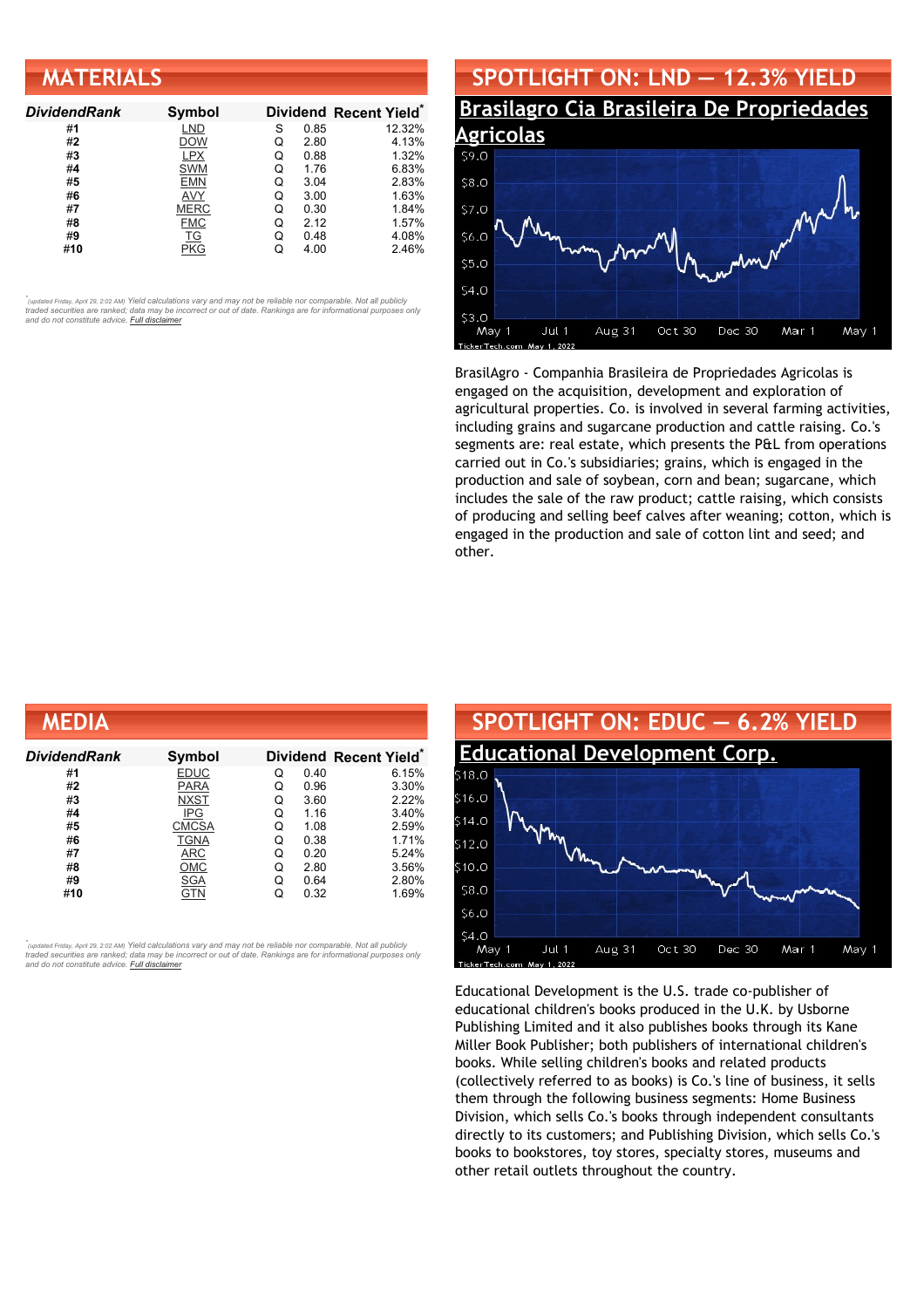### **METALS & MINING**

| <b>DividendRank</b> | Symbol      |   |      | Dividend Recent Yield* |
|---------------------|-------------|---|------|------------------------|
| #1                  | <b>ZEUS</b> | Q | 0.36 | 1.00%                  |
| #2                  | <b>RS</b>   | Q | 3.50 | 1.76%                  |
| #3                  | <b>WOR</b>  | Q | 1.12 | 2.25%                  |
| #4                  | STLD        | Q | 1.36 | 1.52%                  |
| #5                  | UFPI        | Q | 1.00 | 1.26%                  |
| #6                  |             | Q | 0.20 | 0.62%                  |
| #7                  | <b>NUE</b>  | O | 2.00 | 1.24%                  |
| #8                  | <b>MSB</b>  | Q | 4.16 | 16.95%                 |
| #9                  | <b>HCC</b>  | Q | 0.24 | 0.69%                  |
| #10                 |             |   | 0.32 | 1.09%                  |

•<br>"<sub>(updated Friday, April 29, 2:02 AM) Yield calculations vary and may not be reliable nor comparable. Not all publicly<br>traded securities are ranked; data may be incorrect or out of date. Rankings are for informational p</sub> *and do not constitute advice. Full [disclaimer](https://www.dividendchannel.com/disclaimer/)*

#### **SPOTLIGHT ON: ZEUS — 1.0% YIELD [Olympic](http://www.dividendchannel.com/symbol/zeus/) Steel Inc.** :40 0  $35.0$  $30.0$ \$25.0 ະ 20 0 515.0 Mar 1 Jul 1 Aug 31 Oct 30 Dec 30 May 1 May 1

Olympic Steel is a metals service center. Co. operates in three reportable segments: specialty metals flat products, which its product offerings include differing types of stainless flat-rolled sheet and coil and prime tin mill products; carbon flat products,which focus on the direct sale and distribution of processed carbon and coated flat-rolled sheet, coil and plate products and fabricated parts; and tubular and pipe products, which distributes metal tubing, pipe, bar, valve and fittings and fabricate pressure parts supplied to various industrial markets.

| <b>REAL ESTATE</b> |             |   |      |                                    |  |  |
|--------------------|-------------|---|------|------------------------------------|--|--|
| DividendRank       | Symbol      |   |      | Dividend Recent Yield <sup>®</sup> |  |  |
| #1                 | <b>FSP</b>  | Q | 0.36 | 6.72%                              |  |  |
| #2                 | <b>RWT</b>  | Q | 0.92 | 10.17%                             |  |  |
| #3                 | <b>SEVN</b> | Q | 1.00 | 8.79%                              |  |  |
| #4                 | <b>AGNC</b> | М | 1.44 | 12.55%                             |  |  |
| #5                 | <b>CIO</b>  | Q | 0.80 | 5.15%                              |  |  |
| #6                 | <b>BRSP</b> | Q | 0.76 | 8.61%                              |  |  |
| #7                 | <b>EFC</b>  | М | 1.80 | 11.08%                             |  |  |
| #8                 | <b>CIM</b>  | Q | 1.32 | 12.84%                             |  |  |
| #9                 | <b>TWO</b>  | Q | 0.68 | 13.79%                             |  |  |
| #10                | AJX         | Q | 1.04 | 10.86%                             |  |  |

*\** ated Friday, April 29, 2:02 AM) Yield calculations vary and may not be reliable nor comparable. Not all publicly traded securities are ranked; data may be incorrect or out of date. Rankings are for informational purposes only *and do not constitute advice. Full [disclaimer](https://www.dividendchannel.com/disclaimer/)*



Franklin Street Properties is a real estate investment trust (REIT) focused on commercial real estate investments primarily in office markets and operates in only one segment: real estate operations. The real estate operations include rental income from real estate leasing, interest income from secured loans made on office properties, property dispositions and fee income from asset/property management and development. Co. provides asset management, property management, property accounting, investor and/or development services to its portfolio and certain of its Sponsored REITs through its subsidiaries, FSP Investments LLC and FSP Property Management LLC.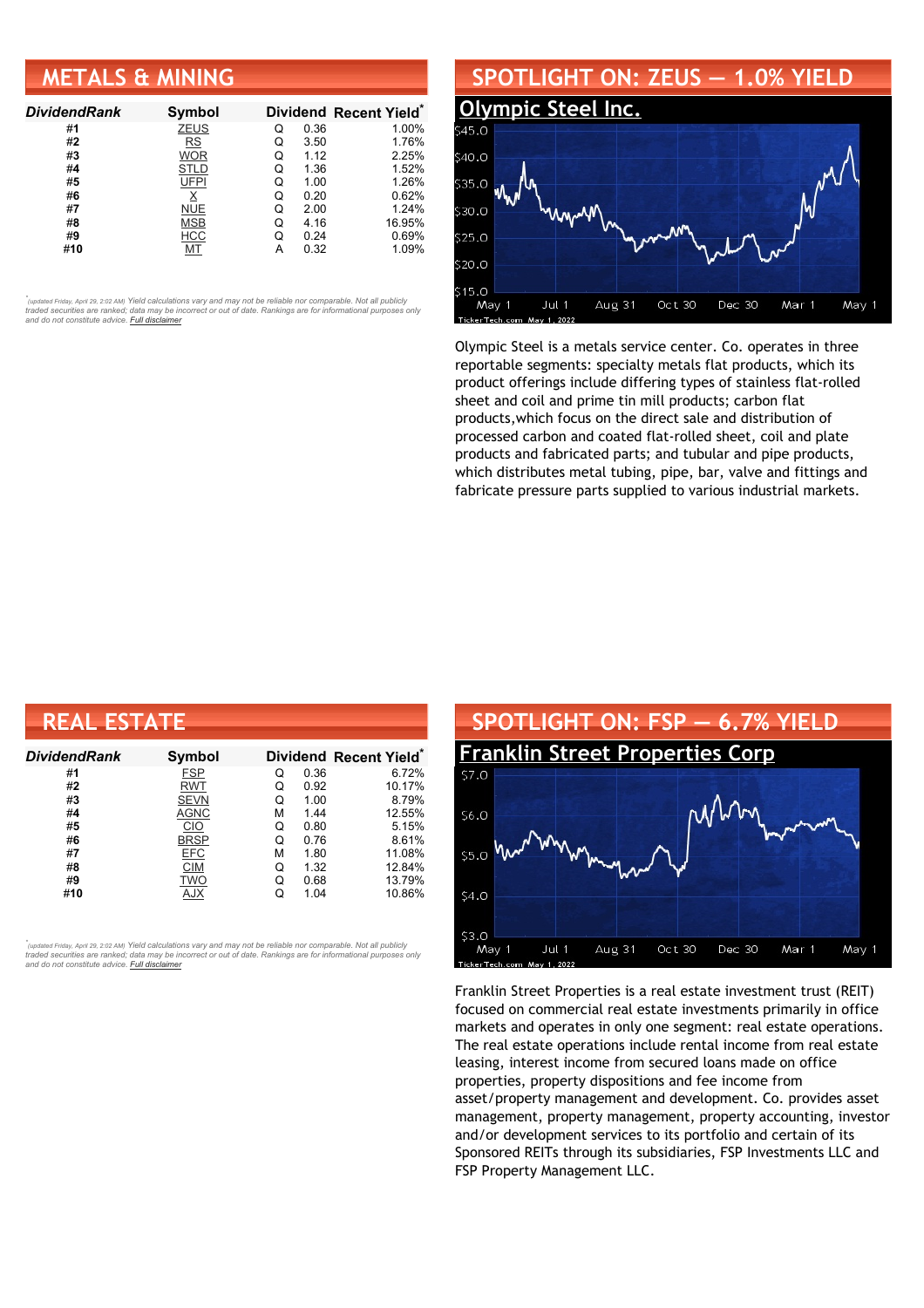| <b>TECHNOLOGY</b>   |             |   |      |                        |  |
|---------------------|-------------|---|------|------------------------|--|
| <b>DividendRank</b> | Symbol      |   |      | Dividend Recent Yield* |  |
| #1                  | <u>NL</u>   | Q | 0.28 | 4.06%                  |  |
| #2                  | <b>INTC</b> | Q | 1.46 | 3.12%                  |  |
| #3                  | <b>TSM</b>  | Q | 1.97 | 2.07%                  |  |
| #4                  | AVT         | Q | 1.04 | 2.37%                  |  |
| #5                  | AMKR        | Q | 0.20 | 1.02%                  |  |
| #6                  | <b>HPE</b>  | Q | 0.48 | 3.06%                  |  |
| #7                  | <b>STX</b>  | Q | 2.80 | 3.41%                  |  |
| #8                  | <b>TAIT</b> | Q | 0.18 | 5.00%                  |  |
| #9                  | <b>SWKS</b> | Q | 2.24 | 1.90%                  |  |
| #10                 | TXN         | Q | 4.60 | 2.62%                  |  |

#### **SPOTLIGHT ON: NL — 4.1% YIELD**



NL Industries is a holding company. Co. operates in the component products industry through its majority-owned subsidiary, CompX International Inc. (CompX). Co. operates in the chemicals industry through its noncontrolling interest in Kronos Worldwide, Inc. (Kronos). Through CompX, Co. manufactures mechanical and electrical cabinet locks and other locking mechanisms used in a variety of applications including ignition systems, mailboxes, file cabinets, desk drawers, tool storage cabinets, electronic circuit panels, storage compartments, and gas station security. Kronos is a producer and marketer of titanium dioxide pigments, a base industrial product used in a range of applications.

| <b>TRANSPORTATION</b> |             |   |      |                                    |  |  |
|-----------------------|-------------|---|------|------------------------------------|--|--|
| DividendRank          | Symbol      |   |      | Dividend Recent Yield <sup>®</sup> |  |  |
| #1                    | <b>MATX</b> | Q | 1.20 | 1.35%                              |  |  |
| #2                    | $_{\rm R}$  | Q | 2.32 | 3.27%                              |  |  |
| #3                    | <b>CMRE</b> | Q | 0.46 | 3.32%                              |  |  |
| #4                    | <b>ULH</b>  | Q | 0.42 | 2.03%                              |  |  |
| #5                    | AL          | Q | 0.74 | 1.77%                              |  |  |
| #6                    | <b>WERN</b> | Q | 0.48 | 1.19%                              |  |  |
| #7                    | <b>EGLE</b> | Q | 8.20 | 12.85%                             |  |  |
| #8                    | <b>NMM</b>  | Q | 0.20 | 0.66%                              |  |  |
| #9                    | <b>FDX</b>  | Q | 3.00 | 1.45%                              |  |  |
| #10                   | <b>KNX</b>  | Q | 0.48 | 0.98%                              |  |  |

*\** ated Friday, April 29, 2:02 AM) Yield calculations vary and may not be reliable nor comparable. Not all publicly traded securities are ranked; data may be incorrect or out of date. Rankings are for informational purposes only *and do not constitute advice. Full [disclaimer](https://www.dividendchannel.com/disclaimer/)*



Matson is a holding company. Through its subsidiaries, Co. provides ocean transportation and logistics services. Co.'s Ocean Transportation business is conducted through its subsidiary, Matson Navigation Company, Inc., which provides a lifeline of ocean freight transportation services to the non-contiguous economies of Hawaii, Alaska and Guam, and to other island economies in Micronesia and operates expedited services from China to Long Beach, CA, and provides services to Okinawa, Japan and various islands in the South Pacific. Co.'s Logistics business is conducted through its subsidiary, Matson Logistics, Inc., an asset-light business that provides logistics services to its customers.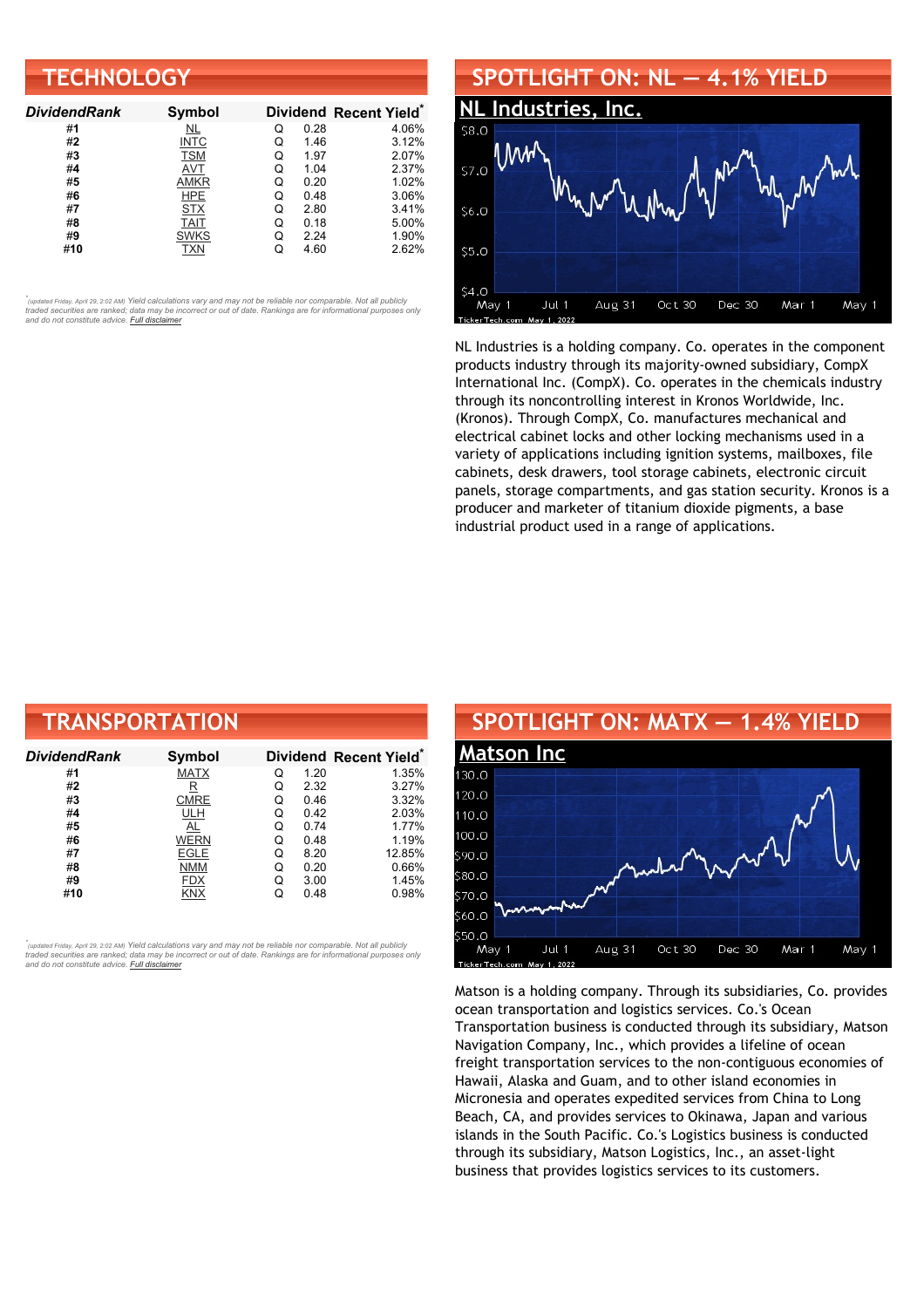### **TRAVEL & ENTERTAINMENT**

| <b>DividendRank</b> | Symbol      |   |      | Dividend Recent Yield* |
|---------------------|-------------|---|------|------------------------|
| #1                  | DRI         | Q | 4.40 | 3.29%                  |
| #2                  | <b>CBRL</b> | Q | 5.20 | 4.48%                  |
| #3                  | <b>WEN</b>  | Q | 0.50 | 2.48%                  |
| #4                  | <b>BLMN</b> | Q | 0.56 | 2.55%                  |
| #5                  | WH          | Q | 1.28 | 1.41%                  |
| #6                  | <b>BVH</b>  | Q | 0.60 | 2.22%                  |
| #7                  | <b>BDL</b>  | А | 1.00 | 2.65%                  |
| #8                  | WWE         | Q | 0.48 | 0.79%                  |
| #9                  | CHH         | Q | 0.95 | 0.65%                  |
| #10                 | BYD         |   | 0.60 | 0.97%                  |

•<br>"<sub>(updated Friday, April 29, 2:02 AM) Yield calculations vary and may not be reliable nor comparable. Not all publicly<br>traded securities are ranked; data may be incorrect or out of date. Rankings are for informational p</sub> *and do not constitute advice. Full [disclaimer](https://www.dividendchannel.com/disclaimer/)*

#### **SPOTLIGHT ON: DRI — 3.3% YIELD Darden [Restaurants,](http://www.dividendchannel.com/symbol/dri/) Inc.** 155.0 150.0 145.0  $140.0$ 135.0 130.0 125.0 120.0 115.0 110.0 Jul 1 Aug 31 Oct 30 Dec 30 Mar 1 May 1 May 1

Darden Restaurants is a restaurant company. Co. owns and operates the Olive Garden®, LongHorn Steakhouse®, Cheddar's Scratch Kitchen®, Yard House®, The Capital Grille®, Seasons 52®, Bahama Breeze® and Eddie V's Prime Seafood® restaurant brands located in the U.S. and Canada. Co. also has restaurants operated by independent third parties pursuant to area development and franchise agreements. Co. has four reportable segments: Olive Garden, LongHorn Steakhouse, Fine Dining (which includes The Capital Grille and Eddie V's) and Other Business (which includes Cheddar's Scratch Kitchen, Yard House, Bahama Breeze, Seasons 52 and its franchise operations).

| UTILITIES    |                   |   |      |                                    |  |  |
|--------------|-------------------|---|------|------------------------------------|--|--|
| DividendRank | Symbol            |   |      | Dividend Recent Yield <sup>®</sup> |  |  |
| #1           | <b>SPOK</b>       | Q | 1.25 | 18.25%                             |  |  |
| #2           | $\underline{VIA}$ | Q | 0.72 | 9.85%                              |  |  |
| #3           | CIG               | Q | 0.52 | 16.57%                             |  |  |
| #4           | SGU               | Q | 0.61 | 5.61%                              |  |  |
| #5           | <b>NWN</b>        | Q | 1.93 | 3.96%                              |  |  |
| #6           | LUMN              | Q | 1.00 | 9.50%                              |  |  |
| #7           | OGE               | Q | 1.64 | 4.09%                              |  |  |
| #8           | <b>RGCO</b>       | Q | 0.78 | 3.72%                              |  |  |
| #9           | <b>SOLN</b>       | Q | 3.38 | 6.03%                              |  |  |
| #10          | VZ                | Q | 2.56 | 5.29%                              |  |  |

*\** ated Friday, April 29, 2:02 AM) Yield calculations vary and may not be reliable nor comparable. Not all publicly traded securities are ranked; data may be incorrect or out of date. Rankings are for informational purposes only *and do not constitute advice. Full [disclaimer](https://www.dividendchannel.com/disclaimer/)*

#### **SPOTLIGHT ON: SPOK — 18.2% YIELD Spok [Holdings](http://www.dividendchannel.com/symbol/spok/) Inc**  $512.0$  $511.0$  $510.0$  $590$ \$8.0 \$7.0 \$6.0  $550$ Oct 30 May 1 Jul 1 Aug 31 Dec 30 Mar 1 May 1 erTe

Spok Holdings delivers clinical information to care teams. Co. provides a suite of unified clinical communication and collaboration solutions that include call center operations, clinical alerting and notifications, one-way and advanced two-way wireless messaging services, mobile communications and public safety solutions. Co. provides one-way and two-way wireless messaging services. One-way messaging consists of numeric and alphanumeric messaging services. Two-way messaging services enable subscribers to send and receive messages to and from other wireless messaging devices, including pagers, personal digital assistants and personal computers.